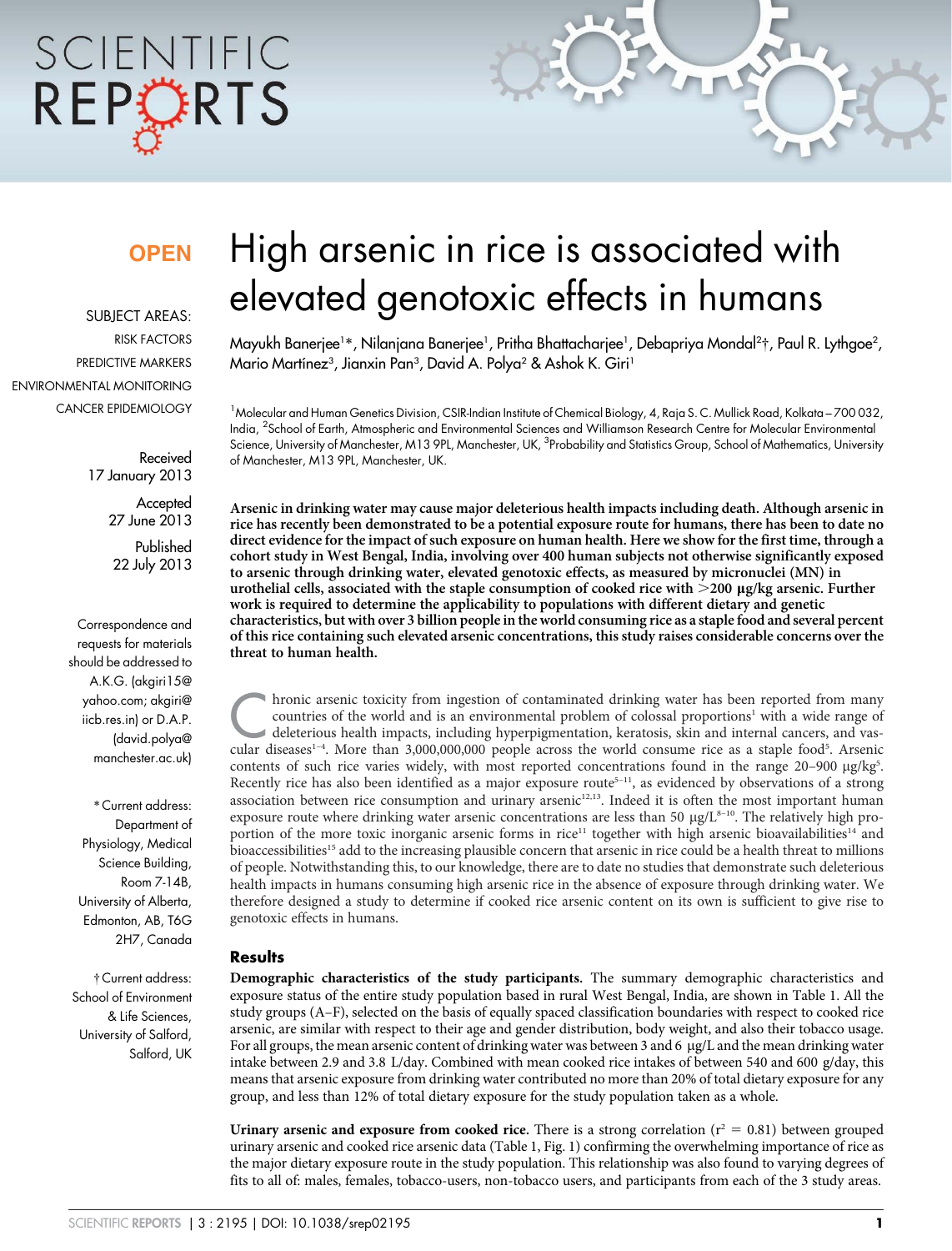Table 1 <sup>|</sup> Demographic characteristics and arsenic exposure status in the study population

|                                                                                                                              | Group A      | Group B                 | Group C                 | Group D                 | Group E                 | Group F      | Total study<br>population |
|------------------------------------------------------------------------------------------------------------------------------|--------------|-------------------------|-------------------------|-------------------------|-------------------------|--------------|---------------------------|
| Cooked Rice Arsenic Range (µg/kg)                                                                                            | $\leq 100$   | $>100$ to<br>$\leq$ 150 | $>150$ to<br>$\leq$ 200 | $>200$ to<br>$\leq$ 250 | $>250$ to<br>$\leq$ 300 | >300         |                           |
| <b>Number of samples</b><br>Gender                                                                                           | 113          | 118                     | 84                      | 35                      | 30                      | 37           | 417                       |
| Male                                                                                                                         | 49%          | 44%                     | 50%                     | 40%                     | 50%                     | 43%          | 47%                       |
| Female                                                                                                                       | 51%          | 56%                     | 50%                     | 60%                     | 50%                     | 57%          | 53%                       |
| <b>Age</b> (years)                                                                                                           | 40.5         | 37.6                    | 37.6                    | 40.4                    | 34.0                    | 38.4         | 38.4                      |
| Mean $(\pm SD)^*$                                                                                                            | $(\pm 13.6)$ | $(\pm 12.5)$            | $(\pm 15.1)$            | $(\pm 12.0)$            | $(\pm 10.8)$            | $(\pm 13.6)$ | $(\pm 13.4)$              |
| Tobacco Use                                                                                                                  |              |                         |                         |                         |                         |              |                           |
| User                                                                                                                         | 33%          | 26%                     | 31%                     | 29%                     | 33%                     | 35%          | 31%                       |
| Non-User                                                                                                                     | 67%          | 74%                     | 69%                     | 71%                     | 67%                     | 65%          | 69%                       |
| <b>Body Weight (kg)</b>                                                                                                      | 49.1         | 49.8                    | 52.4                    | 51.3                    | $54.5^\circ$            | 51.8         | 50.8                      |
| Mean $(\pm SD)^*$                                                                                                            | $(\pm 8.2)$  | $(\pm 7.7)$             | (±8.6)                  | $(\pm 6.3)$             | $(\pm 7.8)$             | $(\pm 9.6)$  | $(\pm 8.2)$               |
| <b>Time at Home</b> (Months/Year)                                                                                            | 11.7         | 11.7                    | 11.8                    | 11.8                    | 11.7                    | 11.9         | 11.8                      |
| Mean $(\pm SD)^*$                                                                                                            | $(\pm 0.8)$  | $(\pm 0.9)$             | $(\pm 0.8)$             | $(\pm 0.6)$             | $(\pm 0.8)$             | $(\pm 0.2)$  | $(\pm 0.8)$               |
| <b>Arsenic exposure</b>                                                                                                      |              |                         |                         |                         |                         |              |                           |
| Drinking water arsenic (µg/L)                                                                                                | 3.5          | 3.4                     | 4.2                     | 5.7a,b                  | 5.7a,b                  | 5.0          | 4.1                       |
| Mean $(\pm SD)^*$                                                                                                            | $(\pm 2.8)$  | $(\pm 3.1)$             | $(\pm 3.2)$             | $(\pm 2.6)$             | $(\pm 3.2)$             | $(\pm 3.2)$  | $(\pm 3.1)$               |
| Drinking water intake (L/day)                                                                                                | 3.0          | 3.3                     | 3.1                     | 2.9                     | 3.8a,d,f                | 2.9          | 3.1                       |
| Mean $(\pm SD)^*$                                                                                                            | $(\pm 1.0)$  | $(\pm 1.1)$             | $(\pm 1.0)$             | (±0.8)                  | $(\pm 1.2)$             | $(\pm 0.8)$  | $(\pm 1.1)$               |
| Cooked rice arsenic (µg/kg)                                                                                                  | 80           | 129                     | 170                     | 226                     | 273                     | 480          | 174                       |
| (Mean $\pm$ SD)*                                                                                                             | $(\pm 24)$   | $(\pm 16)$              | $(\pm 14)$              | $(\pm 14)$              | $(\pm 15)$              | (±295)       | (±142)                    |
| Cooked rice intake (g/day)                                                                                                   | 540          | 550                     | 580                     | 560                     | 600                     | 570          | 560                       |
| Mean $(\pm SD)^*$                                                                                                            | (±90)        | (±90)                   | $(\pm 100)$             | $(\pm 80)$              | $(\pm 80)$              | $(\pm 110)$  | $(\pm 110)$               |
| Urinary arsenic (µg/L)                                                                                                       | 32           | 38                      | 48                      | 76°                     | 87a,b,c                 | 96a,b,c      | 50                        |
| Mean $(\pm SD)^*$                                                                                                            | $(\pm 37)$   | $(\pm 40)$              | $(\pm 51)$              | $(\pm 74)$              | (±64)                   | (±81)        | (±56)                     |
| *One-way ANOVA with modified Tukey-Kramer Multiple Comparisons Post Test.<br>$\degree$ p < 0.05 compared to Group A.<br>.002 |              |                         |                         |                         |                         |              |                           |

0.05 compared to Group B.

 $c_p < 0.05$  compared to Group C.

 $f_p < 0.05$  compared to Group F.

Genetic damage status as measured by micronucleus assay. For the whole cohort, MN ranged from 0.50 to 4.98, with a median of 1.91 and an inter-quartile range from 1.56 to 2.56. The whole cohort mean MN was 2.12  $\pm$  0.89 (SD, n = 417). On a grouped basis, MN increased monotonically with mean cooked rice arsenic content from 1.85  $\pm$  0.63 (SD, n = 113) for the lowest cooked rice arsenic group (A) up to 3.23  $\pm$  0.93 (SD, n = 37) for the highest cooked rice arsenic group (F). Preliminary linear regression analysis, using the cooked rice arsenic groups as categorical variables and with adjustment for gender, body weight, tobacco usage and drinking water arsenic concentration, showed that groups with mean



Figure 1 | Cross-plot of mean urinary arsenic vs mean cooked rice arsenic. The linear best-fit trendline is indicative only. Error bars represent  $\pm$  1 standard deviation for each parameter for each exposure group (A–F).

cooked rice arsenic  $>200 \text{ µg/kg}$  (D, E & F) each showed significantly higher ( $p < 0.001$ ) micronuclei frequencies than the lowest exposure group (A), with the coefficients for the predicted increased in MN for each group relative to the reference group (A) as follows: Group B: 0.05 (95% CI -0.15 to 0.25; p = 0.631; Group C: 0.11 (95% CI -0.11 to 0.33; p = 0.338); Group D: 0.66 (95% CI 0.35 to 0.96;  $p < 0.001$ ); Group E: 0.83 (95% CI 0.50 to 1.15;  $p < 0.001$ ) and Group F: 1.38 (95% CI 1.09 to 1.68;  $p < 0.001$ ). Further preliminary statistical analysis (One-way ANOVA with Tukey-Kramer Multiple Pairwise Comparisons Test modified to account for unequal group sizes and variance) shows that groups with mean cooked rice arsenic  $>200 \mu g/kg$  (D, E & F) each have significantly higher ( $p < 0.05$ ) induction of genetic damage compared to each of the groups with mean cooked rice arsenic  $\epsilon$  = 200 µg/kg (A, B & C), although a relatively low p( $\ge$  -0.005) was required by the w/s test invoked in order to fully comply with the requirement of this test for within group normal distributions of MN. A more robust non-parametric analysis (Kruskal-Wallis test followed by Wilcoxon Rank Sum Test with continuity correction) confirmed the result that all the groups with mean cooked rice arsenic  $>$  200 µg/kg (D, E & F) showed significantly higher (p < 0.05) micronuclei frequencies than the lower exposure groups (A, B & C) (Kruskal-Wallis Rank Sum test ( $\chi^2 = 83.9113$ ; df = 5; p < 2.2e-16); Wilcoxon Rank Sum tests for: groups A & D:  $W = 951$ ; p = 3.654e-07; groups A & E: W = 695.5; p = 7.293e-07; groups A&F: W = 512.5; p = 6.077e-12; groups B & D: W = 1127; p = 4.651e-05; groups B & E: W = 862; p = 1.499e-05; groups B & F: W = 664.5; p = 1.864e-10; groups C & D: W = 840.5; p = 0.0002438; groups C & E:  $W = 586$ ; p = 1.462e-05; groups C & F: W = 500.5; p = 3.138e-09) (Fig. 2).

No significant differences ( $p < 0.05$ ) were found by either the modified Tukey-Kramer test or the more robust non-parametric

 $<$  0.05 compared to Group D.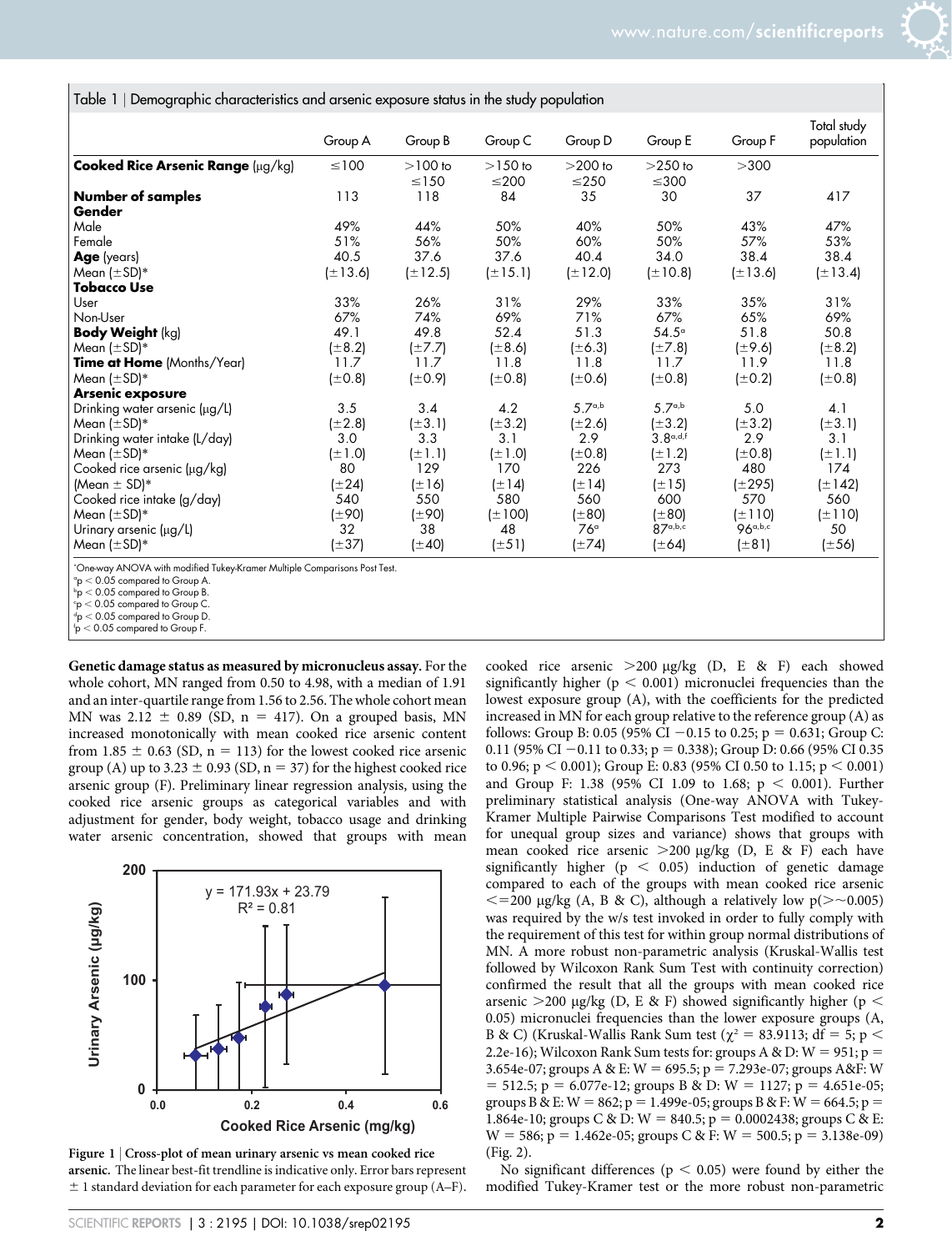



Figure 2 <sup>|</sup> Urothelial cell genetic damage, as measured by frequency (per 1000 cells) of induction of micronuclei (MN), as a function of total arsenic concentration (CR-As) in consumed cooked rice, grouped as indicated. For this rural West Bengal population consuming rice as a staple, high arsenic in cooked rice is associated with elevated genotoxic effects. All groups with a mean As in cooked rice  $>$ 200  $\mu$ g/kg (D, E, F) have mean micronuclei frequencies (MN/1000 cells) significantly higher ( $p < 0.05$ ) than those of the lower exposure groups (A, B, C). Numbers in each group as in Table 1.

Wilcoxon Rank Sum test between the group mean MN for any pairs of groups with cooked rice arsenic  $\leq$  = 200 µg/kg (A, B & C), but because of the small sample size, we are unable to determine if this reflects that there is no relationship between MN and cooked rice arsenic at these lower cooked rice arsenic concentrations or merely that our study had insufficient power to detect such a relationship. Similarly, the relatively small number of samples  $(n = 5)$  for which cooked rice arsenic exceeded 600 mg/kg means that we are unable to determine whether or not the relationship between cooked rice arsenic and MN for our study was more linear or sub-linear for these very high concentrations.

Notwithstanding these limitations, the highest rice arsenic content which has not been observed to be unequivocally associated with significantly increased genetic damage (Group C, Fig. 1) is 200  $\mu$ g/ kg, equivalent to 112 µg of arsenic solely from rice sources each day and, given the mean body weight of the study participants of 50.8 kg (Table 1), equivalent to a dosage of 2.2  $\mu$ g As/kg-bw/day. Our results clearly demonstrate for this study population consuming around 500 g of cooked rice per day, that a cooked rice arsenic content above  $200 \mu g/kg$  is - on its own - sufficient to give rise to significant amounts of genetic damage, even when there is little exposure through drinking water (Fig. 2).

Genetic damage association with high arsenic rice is not confounded here by other factors. Age, gender, and tobacco-usage are often the major confounding factors in a genetic toxicity study, but the similar distribution of these factors throughout the groups suggests that it is unlikely for them to have substantially confounded the results. We note that the same positive relationship between micronuclei frequency and arsenic content of cooked rice is found in our study for both men and for women (Fig. 3a), for both tobaccousers and for tobacco-non-users (Fig. 3b), and for each of the 3 study areas (Fig. 3c). Questionnaire-based data shows that almost all of these individuals seldom travelled outside their local area and almost always used the same water source, thus suggesting that other sources of water are not a significant confounder (Table 1). Comparable body weight distributions in each study group act as a proxy variable that shows that the mean rice intakes of the different study groups were also comparable and, as such, the observed differences in genetic damage status in groups with  $>200 \mu g/kg$  in their consumed rice (Groups D, E, F) are, from a preliminary inspection, not likely due to differences in the level of rice intake (Table 1).

Following this preliminary inspection, in order to more robustly test whether or not key measured covariates, including age, gender, tobacco usage, bodyweight (as a proxy for cooked rice intake), drinking water arsenic, drinking water intake and study sub-area, are significant confounders to the association between MN and cooked rice arsenic, a stepwise (forwards/backwards) regression model was constructed utilising the data for the whole study population (i.e. without considering groups A–F). Distribution characteristics, including the scaling units, for these categorical and continuous covariates are listed in Table 2. The first step of this analysis (Table 3) revealed that the only covariates of significance in predicting MN, expressed as  $(MN/1000 \text{ cells})^{1/2}$  , were, most significantly, cooked rice arsenic ( $p < 2.2e-16$ ) and, to a much lower level of significance, tobacco usage ( $p = 0.022$ ) with all of the following covariates tested not statistically significant ( $p > 0.05$ ) confounders, viz. age ( $p = 0.648$ ), body weight ( $p = 0.411$ ), drinking water arsenic  $(p = 0.561)$ , drinking water intake  $(p = 0.910)$ , area  $(p = 0.126)$ . The final model (Table 4) includes linear and quadratic cooked rice arsenic terms, tobacco usage and gender as covariates and indicates that gender is not a significant confounder ( $p = 0.704$ ), tobacco usage is a weak confounder ( $p = 0.0478$ ), whereas the overwhelming most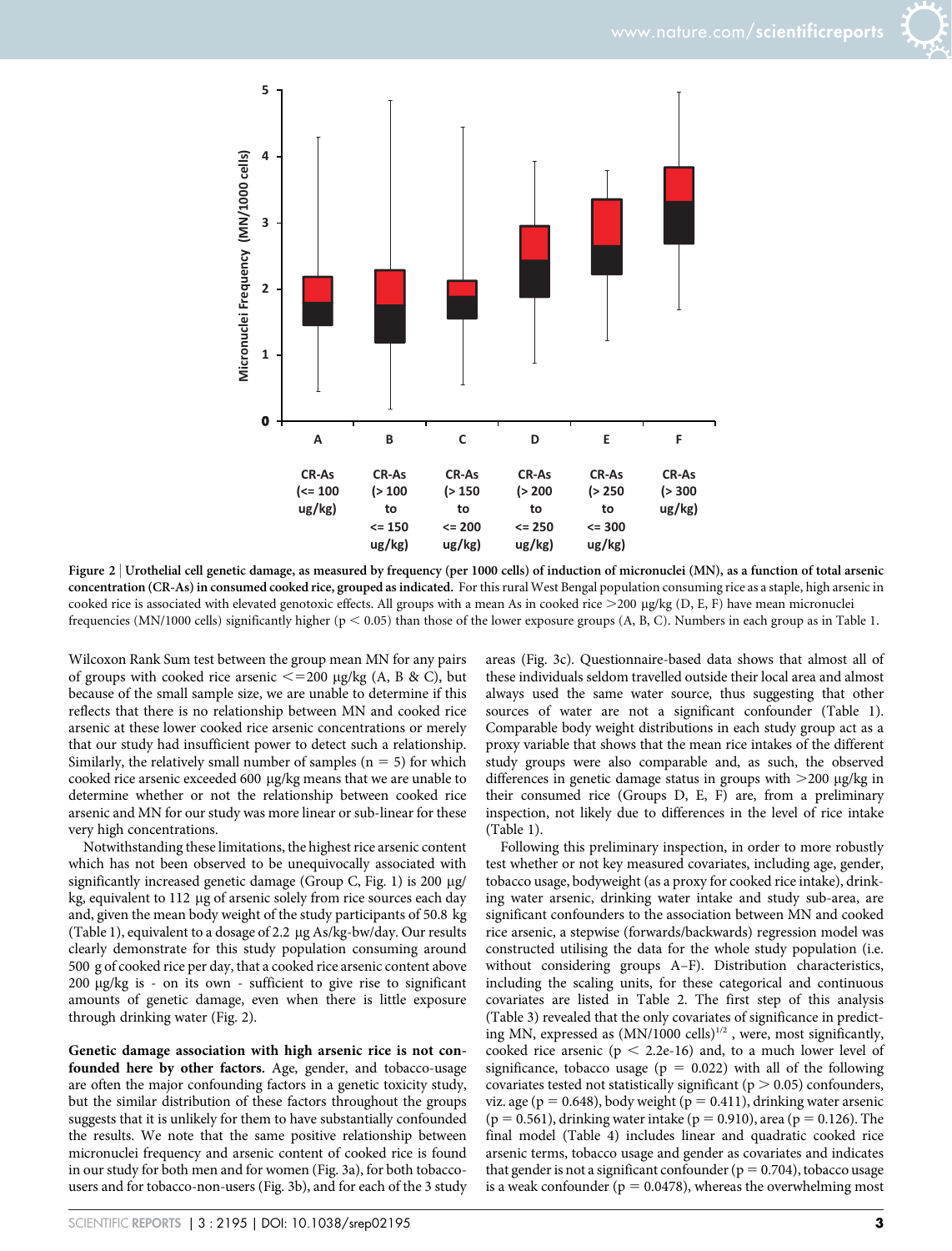

Figure 3 <sup>|</sup> Cross-plot of urothelial micronuclei frequency (MN/1000 cells) and arsenic content in cooked rice for grouped data. (a) males (squares) and females (circles); (b) tobacco-users (squares) and tobacconon-users (circles); (c) groups from each of the 3 study areas, viz. Murshidabad (squares), Nadia (circles) and East Midnapur (triangles). The linear best-fit trendlines are indicative only. Error bars represent  $\pm 1$ standard deviation for each parameter for each exposure group (A–F).

important covariates in determining MN are the cooked rice arsenic linear ( $p = 4.50e-16$ ) and quadratic ( $p = 1.43e-05$ ) terms.

The elevated toxicity of inorganic arsenic species compared to organic arsenic moieties, such as arsenobetaine, arsenocholine, arsenolipids and arsenosugars, is well known<sup>5,9</sup>, but although we did not determine arsenic speciation in every cooked rice sample collected, the percentage inorganic arsenic (% i-As) content of a large sub-set of samples was relatively uniform and high (mean  $88 \pm 14\%$ ; SD;  $n = 92$ ) in agreement with previous studies in the region<sup>9,10,16</sup> and with only a weak ( $r^2 = 0.24$ ) correlation between % i-As and total arsenic, thus systematic variations in the percentage of inorganic arsenic in rice may also be eliminated as a significant confounding factor in this study.

Non-rice dietary sources of arsenic, for example from vegetables, fruit and seafood, may also be readily eliminated as significant confounders in this study. Drinking water intake of arsenic has already been shown to be low for the selected study group as a result of the study design. Halder et al.<sup>17</sup> have shown that (i) the mean contribution to arsenic intake in rural West Bengal from vegetables is less than 0.4 mg/kg-bw/day, corresponding to less than 20% of total dietary exposure; and (ii) more importantly in relation to the present study, the inter-quartile range of such intake is less than  $0.1 \mu g/kg$ bw/day. Rowchowdhury *et al.*<sup>18</sup> has previously shown that rice contributes over 90% of non-drinking water dietary exposure to arsenic in West Bengal.

Lastly, historical exposure is another potential confounding factor for other assays, but the employment of MN assay ensures that the results we obtained were only due to current exposure, since MN is not an inheritable property of a cell, rather each cell acquires MN during its short lifetime of being exposed to arsenic.

#### **Discussion**

That the association observed here between micronuclei frequency in urothelial cells, and arsenic content in cooked rice is causal, is supported by (a) the strong positive correlation of mean urinary arsenic with mean cooked rice arsenic content amongst the groups (Fig. 1) (b) over the range of values observed, a strong linear correlation ( $r^2 =$ 0.96) exists between mean urothelial micronuclei frequencies, and mean urinary arsenic content among the groups studied (Fig. 4); (c) the observed rate of increase in micronuclei frequency per unit increase in urinary arsenic is broadly similar to that previously observed for similar populations in West Bengal but exposed to arsenic largely through drinking water instead of rice<sup>19,20</sup>; (d) the previously inferred causal link between arsenic exposure from water and similar types of genetic damage $19,21$  and (e) the meta-analysisbased conclusion that micronuclei frequency is a meaningful predictor of cancer risk<sup>22,23</sup>. We therefore believe that, for populations, such as the one studied here, that may suffer from folate, animal protein, and vegetable fibre deficiency, all of which increase the risk of toxic effects arising out of chronic arsenic exposure<sup>24</sup> and consuming rice as a staple, eating cooked rice with greater than 200  $\mu$ g/kg of arsenic is unsafe. Although apprehensions regarding ill-effects of rice-derived arsenic exposure via the dietary route have been in existence for quite some time, never has this issue been addressed experimentally. Thus, ours is the first report which provides direct evidence that rice arsenic content on its own is associated with demonstrable genotoxic effects, and, in the case of the rural West Bengal population studied here, at arsenic concentrations greater than around 200 mg/kg. This study provides a basis for further similar but larger population based studies, using micronuclei frequency and/or other cytogenetic markers<sup>22,23</sup> to elucidate the putative effects of other factors such as age (including with respect to *in utero*, and early childhood exposure)<sup>25-27</sup>, gender, genetic constitution<sup>3,28-33</sup> and specific dietary elements<sup>3,24,28</sup> on the relationship between arsenic exposure and toxicity – such studies would be particularly important to determine whether or not the genotoxic effects observed in our study are representative of impacts in populations, such as in the Americas, Europe, Africa and elsewhere in Asia, that are genetically different and often with better nutritional status.

For our study population, 200 µg/kg total arsenic was equivalent to approximately 180 mg/kg inorganic arsenic in rice and to a mean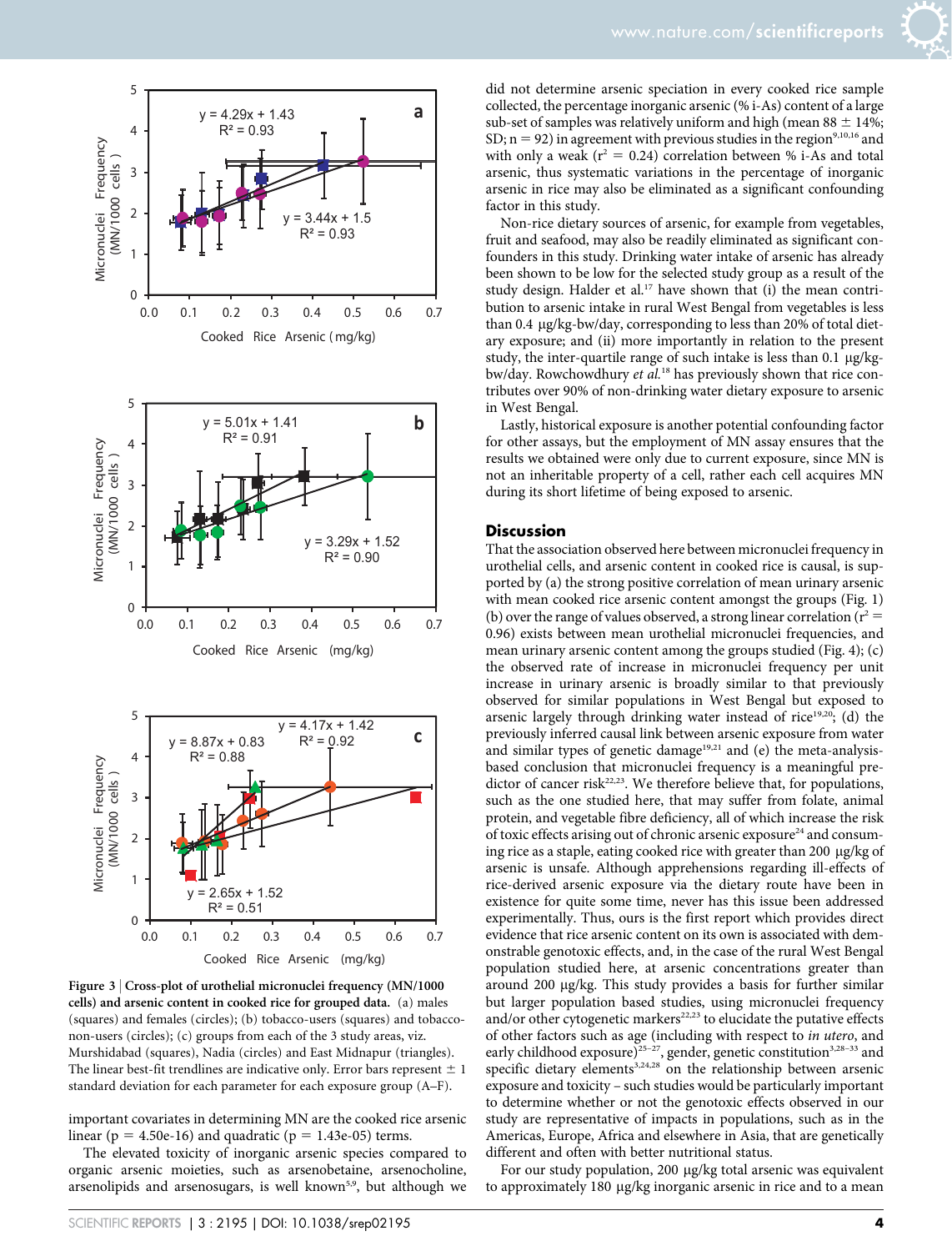| Table 2   Whole groupª summary of categorical and continuous covariates used in linear regression model of micronuclei frequency (MN/ |  |  |
|---------------------------------------------------------------------------------------------------------------------------------------|--|--|
| 1000 cells) in human volunteers living in the rural West Bengal study areas and consuming rice as a staple                            |  |  |

| Categorical covariates |             |                |                                    |               |                |        |  |  |
|------------------------|-------------|----------------|------------------------------------|---------------|----------------|--------|--|--|
| Covariate              | Category 1  | Number         | Category 2                         | Number        | Category 3     | Number |  |  |
| Sex                    | Female      | 223            | Male                               | 194           |                |        |  |  |
| <b>Tobacco User</b>    | Yes         | 127            | No                                 | 290           |                |        |  |  |
| Areab                  | Very High   | 33             | High                               | 223           | Low            | 161    |  |  |
|                        |             |                | Continuous covariates <sup>c</sup> |               |                |        |  |  |
| Covariate              | Unit        | Min            | Q1                                 | Median (Mean) | Q <sub>3</sub> | Max    |  |  |
| Cooked rice arsenic    | μg/kg       | 5              | 100                                | 147 (174)     | 200            | 1650   |  |  |
| Drinking water arsenic | $\mu$ g/L   | O <sup>d</sup> |                                    | 3(4)          |                | 10     |  |  |
| Drinking water intake  | L/day       | 1.0            | 2.4                                | 3.0(3.1)      | 3.6            | 7.5    |  |  |
| Age                    | year        | 15             | 27                                 | 38 (38)       | 48             | 85     |  |  |
| Bodyweight             | kg          | 33             | 45                                 | 50 (51)       | 55             | 77     |  |  |
| Time at Home           | months/year | 6.0            | 12.0                               | 12.0 (11.8)   | 12.0           | 12.0   |  |  |

 $^{\circ}$ n = 417.

bVery High (groundwater arsenic hazard) = Murshidabad area; High (groundwater arsenic hazard) = Nadia area; Low (groundwater arsenic hazard) = Midnapore area.

c the following covariates were not included in the model: urinary arsenic (covariant with cooking rice arsenic), cooked rice intake (covariant with bodyweight).

dbelow 1 µg/L analytical method detection limit.

daily intake of inorganic arsenic of 2.0 mg/kg-bw/day. This intake value, above which we observe genotoxic effects, (i) is marginally lower than the PTWI (Provisional Tolerable Weekly Intake) of 2.1 µg/kg-bw/day previously recommended by the WHO; and (ii) lies in the region of the range of values  $(2.0-7.0 \text{ µg/kg-bw/day})$ reported by the Joint FAO/WHO Expert Committee on Food Additives (JECFA)<sup>30</sup> as the inorganic arsenic BMDL (Benchmark Dose - Lower Confidence Limit) for a 0.5% increased incidence of lung cancer: our study is therefore strong vindication of EFSA's (European Food Safety Authority) concerns<sup>29</sup> and JECFA's decision<sup>30</sup> to withdraw the inorganic arsenic PTWI of 2.1  $\mu$ g/kgbw/day<sup>30</sup>. This study thus further highlights the inconsistency of current national and international regulation and guidelines for arsenic in drinking water, and rice<sup>5,9,11,28,29,34</sup> as well as contributing to the increasing evidence<sup>35</sup> that, irrespective of the exposure route, exposures to arsenic much lower than the equivalent of 2 L/day  $\times$ 100 mg/L for a 65 kg person may result in significant genotoxic impacts. With over 3 billion people worldwide consuming rice as a staple<sup>5</sup> and with over 10% of that rice in Bangladesh, Pakistan, and China; over 25% of that rice in Japan, Italy, France, Spain; and over 50% of that rice in USA and France estimated to have arsenic concentrations exceeding 200 µg/kg<sup>5</sup>, even taking into account variations in the proportion of inorganic arsenic in rice, the public health implications are considerable and warrant continued and

further consideration of regulatory standards and other instruments<sup>5,11</sup> to reduce public exposure to arsenic via this route.

In the areas investigated in this study, it is interesting to note that whilst about 40% (102 of 256) of the samples collected from highly groundwater-arsenic exposed areas showed cooked rice arsenic above 200 mg/kg, only about 2% (3 of 161) of the samples collected from relatively groundwater-arsenic unexposed areas showed the same elevated arsenic concentrations. These observations point to irrigation of rice paddy fields using high arsenic groundwaters as a significant cause of high As-accumulation in rice in West Bengal. Together with observed year-on-year seasonally-adjusted secular increases of arsenic in rice paddy soils in other similar parts of the Ganges-Brahmaputra-Megna basin<sup>36</sup>, this indicates that a further review of irrigation practices in these areas is warranted. Such a review would need to carefully address wider issues of how such practices might negatively impact crop yields and positively impact efficiencies of utilisation of water resources.

Despite the magnitude of the problem worldwide and the care required to ensure that changes in rice irrigation practices do not detrimentally impact on crop yields, it is worth noting that there are many effective and potentially effective management strategies for reducing arsenic exposure from rice. Suitable cooking methods<sup>37,38</sup> and cooking with low arsenic waters can both somewhat reduce arsenic exposure. Management strategies to reduce arsenic accumulation in rice have

Table 3 | Summary of first stage<sup>o</sup> of stepwise selection of covariates to include in model of micronuclei frequency,  $(MN/1000 \text{ cells})^{1/2}$ , for rural West Bengal study group consuming rice as a staple. None of the covariates – area, body weight, drinking water arsenic, age or drinking water intake are significant confounders for the association between MN and cooked rice arsenic

| Covariate              | Degrees of freedom | Sum of Squares | <b>RSS</b> | <b>AIC</b> | $p \left  > \gamma^2 \right $ | Sig. Code <sup>b</sup> |
|------------------------|--------------------|----------------|------------|------------|-------------------------------|------------------------|
| Model                  |                    |                | 256.52     | $-190.61$  |                               |                        |
| Area                   |                    | 2.565          | 259.08     | $-190.46$  | 0.126                         |                        |
| Body weight            |                    | 0.414          | 256.11     | $-189.29$  | 0.412                         |                        |
| Drinking water arsenic |                    | 0.208          | 256.31     | $-188.95$  | 0.561                         |                        |
| Age                    |                    | 0.128          | 256.39     | $-188.82$  | 0.648                         |                        |
| Drinking water input   |                    | 0.008          | 256.51     | $-188.62$  | 0.910                         |                        |
| Tobacco User           |                    | 3.240          | 259.79     | $-187.38$  | 0.0222                        | $*$                    |
| Cooked Rice Arsenic    |                    | 56.291         | 312.81     | $-109.88$  | $< 2.2e-16$                   | ***                    |

a (MN)1/2 , [Gender] 1 [Cooked Rice Arsenic] 1 [Tobacco User]. <sup>b</sup>Significance codes: 0 '\*\*\*' 0.001 '\*\*' 0.01 '\*' 0.05 '.' 0.1 ' ' 1.

"Gender may be subsequently eliminated (see Table 4) because  $p(>\chi^2)> \alpha_o=0.15$ .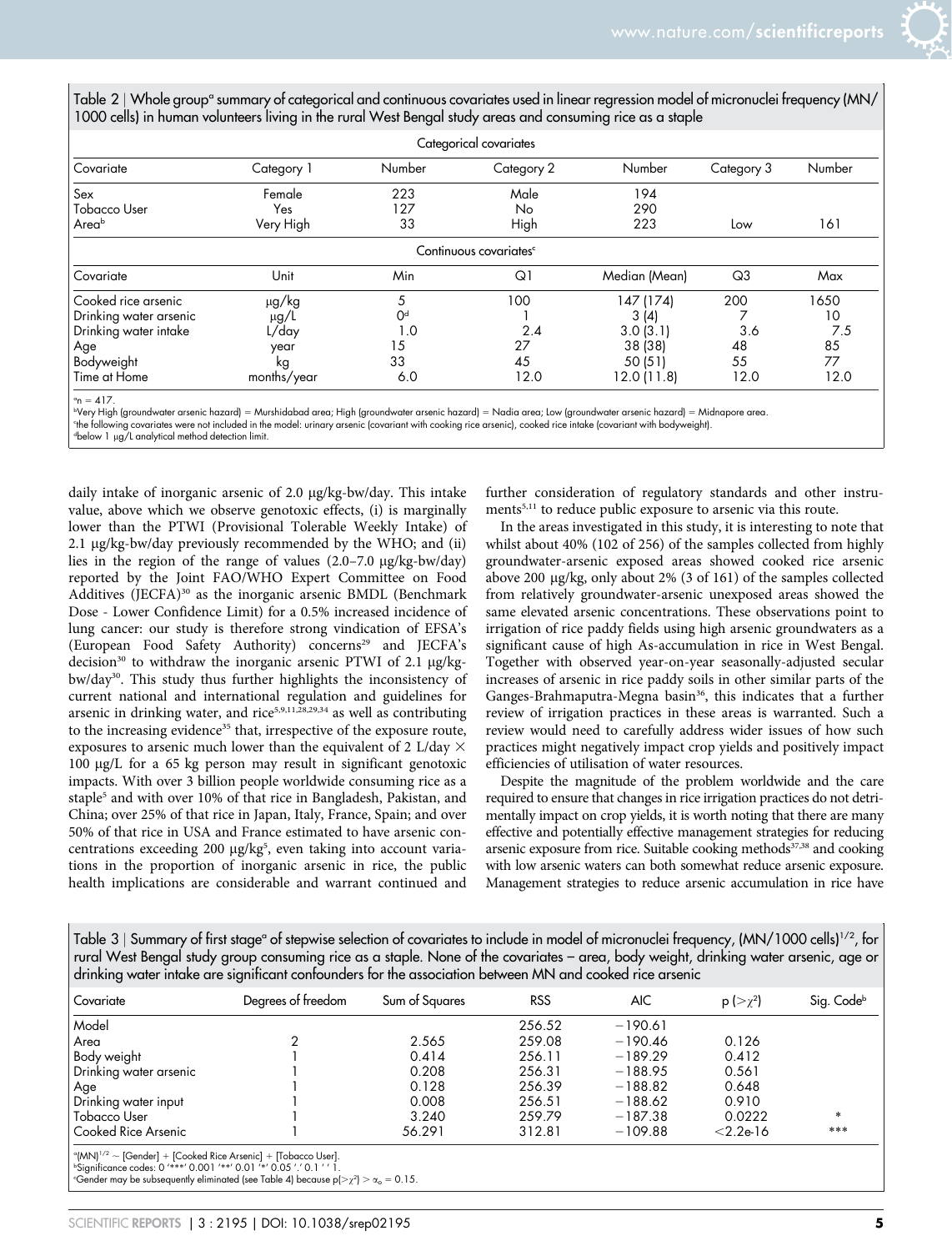|                                    |                  | Confidence Limits for          |                |          |               |                        |
|------------------------------------|------------------|--------------------------------|----------------|----------|---------------|------------------------|
| Covariate                          | Coefficient      | Coefficient (2.5% & 97.5%)     | Standard Error | t value  | p (>  t )     | Sig. Code <sup>b</sup> |
| (Intercept)                        | $1.151e + 00$    | $1.085e + 00$<br>$1.216e + 00$ | 3.336e-02      | 34.492   | $< 2.2E - 16$ | ***                    |
| Gender (Male) <sup>e</sup>         | $-1.113e-02$     | $-6.873e-02$<br>4.647e-02      | 2.930e-02      | $-0.380$ | 0.704         |                        |
| <b>Cooked Rice Arsenic</b>         | <b>1.683e-03</b> | 1.292e-03<br>2.074e-03         | 1.988e-04      | 8.464    | 4.59E-16      | $* * *$                |
| Tobacco-User                       | 6.310e-02        | 6.641e04<br>1.256e-01          | 3.176e-02      | 1.987    | 0.048         | $\ast$                 |
| (Cooked Rice Arsenic) <sup>2</sup> | $-6.990e-07$     | $-1.012e-06$<br>$-3.861e-07$   | 592e-07.       | $-4.391$ | 1.43E-05      | ***                    |

 $a_{\rm B}$  Residual standard error = 0.2666 on 412 degrees of freedom; Multiple-R2 = 0.2264; Adjusted R2 = 0.2189; F-statistic = 30.14 on 4 & 412 degrees of freedom, p-value  $<$  2.2e-16; Shapiro-Wilk normality test for  $(MN)^{1/2}$  W = 0.9951; p = 0.2085.

<sup>b</sup>Significance codes: 0 '\*\*\*' 0.001 '\*\*' 0.01 '\*' 0.05 '.' 0.1 ' ' 1.

"Gender listed for interest only; it is not (p = 0.7043) a significant predictor of MN<sup>1/2</sup>.

been summarised by Meharg and Zhao<sup>5</sup> amongst others and include promoting plaque formation and the use of aerobic cultivation processes $39-42$ . Utilising the recently discovered route of rice uptake of neutral arsenous (III) acid through aquaporins that also serve as a channel for the uptake of silicic acid $43,44$ , the use of suitable bioavailable silica fertilizer supplements might also be a productive strategy where costs allow<sup>45</sup>. Moreover, arsenic concentrations and the proportion of inorganic arsenic in rice varies widely, opening the opportunities to encourage the cultivation of relative low (inorganic) arsenic varieties<sup>46</sup> or the genetic modification of rice<sup>47,48</sup> to reduce arsenic accumulation in the grain<sup>5</sup>. So although >200 µg/kg rice in arsenic is associated with genotoxic effects in the studied cohort, which consumed rice as a staple, there do exist a variety of strategies whereby human exposure and subsequent health risks can be substantially reduced.

#### Methods

Study site, participants and sample collection. Study areas were selected in rural West Bengal because: (i) the dietary patterns are relatively homogeneous in rural West Bengal relative to the rest of India and particularly relative to much of the rest of the world<sup>5</sup>; (ii) rice is the staple for the local rural population; (iii) there is overwhelming uniformity in the methods used to cook rice, with over 90% of the population using a traditional method involving repeated washing and then boiling in excess water<sup>49</sup> (iv) local rice was known to exhibit a wide range of arsenic contents<sup>9,10</sup> and (v) arsenic in local rice is predominantly in the more toxic inorganic forms of arsenic<sup>9,10</sup>, thus minimising the requirement for arsenic speciation measurements. Partly in order to obtain a wide range of rice arsenic concentrations, we selected study areas in which rice paddy field irrigation waters had contrasting arsenic contents, viz. the very highly arsenic affected district of Murshidabad (Bhagwangola I block), the highly arsenic impacted district Nadia (Chakdha Block), and the relatively low groundwater arsenic district of East Midnapur (Khejuri I block). The selection criteria for the study participants have been described in detail previously<sup>10</sup>. For each of the study areas, the majority of samples were collected through informed medical camps organized by the CSIR-Indian Institute of Chemical Biology at pre-selected dates and times in which the villagers were requested to attend irrespective whether or not they exhibited any arsenic-attributable health symptoms such as arsenic-specific skin lesions. The balance of the samples were collected through randomised household surveys. Of those screened, criteria for inclusion in the study were: (i) using rice as a staple for at least the last 6 months; (ii) less than 10 µg/L arsenic in the household drinking water; (iii) spending over 80% of waking hours in the same area over the last 6 months; and (iv) agreeing to participate in the study by providing informed consent. Study participants consume the rice mainly which they grow in their own fields for at least for 6 months in a year. For the rest of the time, they consume local marketbought rice, which is grown in neighbouring fields, thus meaning that they consume locally grown rice throughout the year. Data regarding socio-economic factors, diet, tobacco usage and exposure history were collated by an experienced non-physician interviewer on the basis of a questionnaire. Each participant provided us with informed consent. From each study participant, drinking water, cooking water, and urine samples were collected for analysis (in this study, the drinking, and cooking water were the same for each participant and hence both referred to collectively henceforth as drinking water). Initially we screened the drinking water arsenic concentration of over 600 individuals, from which a group of 420 individuals met the screening criteria, including  $\leq$  10 µg/L of arsenic in their drinking water. Cooked rice samples were subsequently collected from these 420 individuals. Total arsenic and arsenic speciation in cooked rice was measured by inductively coupled plasma mass spectrometry ICP-MS and HPLC-ICP-MS after extraction following standardized

protocols<sup>10</sup>. Based on the arsenic content in cooked rice and after the removal of data for 3 individuals for whom mis-coding errors were subsequently found, the remaining study participants ( $n = 417$ ) were divided into 6 exposure groups with equally spaced classification boundaries as follows: Group A:  $\leq$ 100 µg/kg; Group B: >100 µg/kg-≤150 µg/kg; Group C: >150 µg/kg-≤200 µg/kg; Group D: >200 µg/ kg– $\leq$ 250 µg/kg; Group E:  $>$ 250 µg/kg– $\leq$ 300 µg/kg; and, Group F:  $>$ 300 µg/kg.

Arsenic estimation. Analysis for total arsenic in water and rice was carried out at the Manchester Analytical Geochemistry Unit, University of Manchester by ICP-MS (Agilent 7500 Series ICP-MS). Total arsenic in lysed urine samples was analysed by ICP optical emission spectrometry (ICP-OES) (Perkin Elmer Optima 5300DV). Urinary arsenic concentrations were not corrected for creatinine content because creatinine has been shown to be marker for arsenic methylation efficiency and hence a possible confounding factor in our analysis<sup>50</sup>. Speciation of arsenic in rice was determined by ICP-MS coupled with HPLC. Preservation, preparation, rice digestion, and instrumental analysis methods were broadly as described previously<sup>9</sup>.

Exposure assessment. Total daily intake of arsenic for each volunteer was calculated by:  $As_{TDI} = \sum As_i IR_i$ ; where  $As_{TDI}$  is the total daily intake;  $As_i$  is the measured arsenic concentration in the subscripted dietary item and  $IR_i$  the daily ingestion rate of that item; only cooked rice, cr, and water, w, were considered as important dietary items for arsenic intake for the study population<sup>9,10</sup>. IR<sub>w</sub> was calculated from questionnaire data, specifically as the product of the volunteer's estimates of the number of drinks consumed each day and the volume of those drinks. Rice intake for each of men and women in rural populations in India have previously been shown to be a strong linear function of body weight $951$  and so IR<sub>cr</sub> was calculated from measured body weight using previously published<sup>9</sup> relationships: (IR<sub>cr</sub>/kg/day) = 0.01147 (BW/kg) (for



Figure 4 <sup>|</sup> Cross-plot of urothelial micronuclei frequency (MN/1000 cells) and urinary arsenic content for grouped data. The linear best-fit trendline is indicative only. Error bars represent  $\pm 1$  standard deviation for each parameter for each exposure group (A–F). Data from this study (diamonds): for which arsenic exposure is predominantly from cooked rice and from Basu et al.<sup>20</sup> (squares) and Ghosh et al.<sup>19</sup> (circles), both for which arsenic exposure is predominantly from drinking water.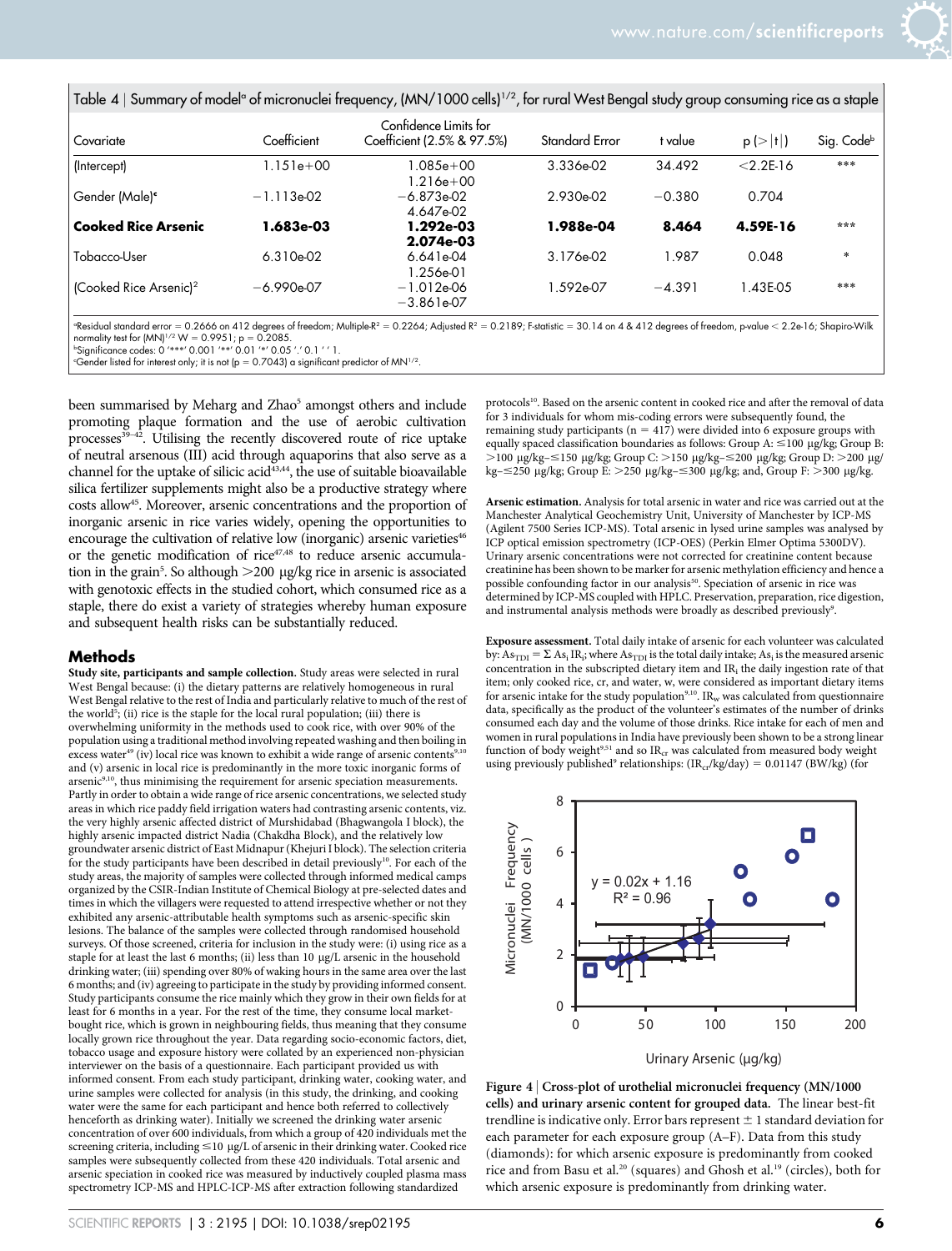males) or 0.010651(BW/kg) (for females) based on the diet survey data for West Bengal from the National Nutrition Monitoring Bureau (NNMB)<sup>51</sup>.

Measurement of genetic damage by micronucleus assay. The effect of rice arsenic content on cellular damage was expected to be subtle, and hence, we have used the sensitive micronucleus assay (MN) in urothelial cells as a marker for chronic arsenic toxicity through rice. Micronucleus assay is an internationally well accepted cytogenetic method<sup>19–23,29,52–55</sup> that has been extensively used for cancer risk assessment in humans<sup>52-54</sup>. Induction of genetic damage was quantified by employing MN assay in urothelial cells following a well standardized protocol<sup>55</sup>. Briefly, cells were isolated by centrifugation of urine, re-suspended in 0.9% NaCl and slides were prepared with 50 µl of cell suspension. The cells on the slide were fixed with methanol:acetic acid (3:1), stained with Giemsa and scored under the microscope following the criteria set down by Reali et al<sup>55</sup>. At least 1000 urothelial cells were scored per slide and 2 slides screened per individual.

Statistical analyses. For preliminary assessment of the data, mean was used as the measure of central tendency and a one way ANOVA with a modified Tukey-Kramer Multiple Pairwise Comparisons Test, modified following the C-procedure of Dunnett<sup>56</sup>, adjusting for unequal group size and variance, was applied to test if the differences in the central tendencies of different parameters between the different study groups (A–F) were statistically significant or not after checking for withingroup normality. Within-group normality was checked using a w/s test ( $\alpha = 0.005$ ) with the ratio of the group range to the group standard deviation used as the test statistic $^{57}$  , borderline (  $\alpha \sim 0.005$  to  $\alpha \sim 0.05$  ) normality tests were accepted for groups for which the sample size,  $n \ge 30$  ( $\alpha \sim 0.005$  was used for group D which showed less normality in the test for MN; and for groups B & E for urinary arsenic). Because of this non-normal pattern in one group of data, non-parametric tests were performed for checking and comparing possible changes in results and conclusions. For this, a Kruskal-Wallis test ( $\alpha = 0.05$ ) followed by, for each pair of groups, a Wilcoxon Rank Sum test ( $\alpha = 0.05$ ) with continuity correction was performed to make comparisons between the medians of the different study groups (A–F). To undertake a preliminary assessment of the impact of arsenic in cooked rice on micronuclei, we performed linear regression analysis with measured micronuclei frequency (/1000 cells) as the outcome and the arsenic in cooked rice (mg/kg), either as a categorical (groups A to F) or separately as a continuous variable as the predictor, with adjustment for gender, body weight, tobacco usage and drinking water arsenic at survey.

For linear regression modeling  $MN^{1/2}$  rather than MN was used as the outcome with the aim of complying with the normality assumption of the model. Shapiro-Wilks tests ( $\alpha = 0.1$ ) and Q-Q plots were used for testing normality in the data (and indicated that MN<sup>1/2</sup> distributed more closely than MN to a normal distribution). The linear regression model using the categorical and continuous variables listed in Table 3 as the covariates was derived following a stepwise (forward-backward) model selection procedure. For selecting covariates,  $\alpha_e = 0.10$  was used as the criterion for entering variables into the model and  $\alpha_0 = 0.15$  as the criterion for eliminating them; for checking linearity, for each continuous covariate, the significance of the coefficients of the linear, quadratic and cubic terms were tested in a stepwise procedure using the same  $\alpha_e$  and  $\alpha_o$  values as used in the previous step. Finally, a stepwise (forward-backward) selection procedure for all the paired interaction terms between covariates was followed using  $\alpha_e = 0.05$  and  $\alpha_o = 0.10$  - the reason for using a lower significance level than in previous steps was to ensure that interactions terms would be included, adding to the complexity of the model, only if they were strongly significant. The modified Tukey-Kramer analysis was carried out using the DTK<sup>58</sup> package of R<sup>59</sup>, the KruskalWallis test was performed using the agricolae<sup>60</sup> package of R, the stepwise linear regression analysis was carried out using the lm and step commands of R and GraphPad InStat software (GraphPad Software, San Diego). All other calculations were performed using Excel (Microsoft) (using appropriate datatype validation).

Ethical approval. Ethical approval for elements of this study were obtained from the CSIR-Indian Institute of Chemical Biology and the University of Manchester Committee on the Ethics of Research on Human Beings.

- 1. Smith, A. H., Lingas, E. O. & Rahman, M. Contamination of drinking-water by arsenic in Bangladesh: a public health emergency. *Bull. WHO* 78, 1093–1103 (2000).
- 2. NRC (National Research Council) Arsenic in Drinking Water: 2001 Update. Washington, DC, National Academy Press (2001).
- 3. Gibb, H. *et al*. Utility of Recent Studies to Assess the National Research Council 2001 Estimates of Cancer risk from Ingested Arsenic. *Environ. Health Perspect.* 119, 284–290 (2011).
- 4. Argos, M.*et al*. Arsenic exposure from drinking water, and all-cause and chronicdisease mortalities in Bangladesh (HEALS): a prospective cohort study. *Lancet* 376, 252–258 (2010).
- 5. Meharg, A. A. & Zhao, F.-J. *Arsenic & Rice*, London: Springer (2012).
- 6. Bae, M.*et al*. Arsenic in cooked rice in Bangladesh. *Lancet* 360, 1839–1840 (2002).
- 7. Misbahuddin, M. Consumption of arsenic through cooked rice. *Lancet* 361, 435–436 (2003).
- 8. Kile, M. L.*et al*. Dietary arsenic exposure in Bangladesh. *Environ. Health. Perspect.* 115, 889–893 (2007).
- 9. Mondal, D. & Polya, D. A. Rice is a major exposure route for arsenic in Chakdha Block, West Bengal: a Probabilistic Risk Assessment. *Applied Geochemistry* 23, 2986–2997 (2008).
- 10. Mondal, D. *et al*. Comparison of drinking water, raw rice and cooking of rice as arsenic exposure routes in three contrasting areas of West Bengal, India. *Environ. Geochem. Health* 32, 463–477 (2010).
- 11. Meharg, A. A. & Raab, A. Getting to the bottom of arsenic standards and guidelines. *Environ. Sci. Technol.* 44, 4395–4399 (2010).
- 12. Cascio, C. *et al*. The impact of a rice based diet on urinary arsenic. *J. Environ. Monit.* 13, 257–265 (2011).
- 13. Gilbert-Diamond, D. *et al*. Rice consumption contributes to arsenic exposure in US women. *Proc. Nat. Acad. Sci.* 108, 20656–20660 (2011).
- 14. Juhasz, A. L. *et al*. In vivo assessment of arsenic bioavailability in rice and its significance for human health risk assessment. *Environ. Health Perspect.* 114, 1826–1831 (2006).
- 15. Trenary, H. R. *et al*. An in vitro assessment of bioaccessibility of arsenicals in rice and the use of this estimate within a probabilistic exposure model. *J. Expo. Sci. Environ. Epidemiol.* 22, 369–375 (2012).
- 16. Chowdhury, U. K.*et al*. Groundwater arsenic contamination and human suffering in West Bengal – India and Bangladesh. *Environ. Sci.* 8, 393–415 (2001).
- 17. Halder, D. *et al*. Risk of Arsenic Exposure from Drinking Water and Dietary Components: Implications for Risk Management in Rural Bengal. *Env. Sci. Technol.* 47, 1120–127 (2013).
- 18. Rowchowdhury, T. *et al*. Survey of arsenic in food composites from an arsenicaffected area of West Bengal, India. *Food and Chemical Toxicology* 40, 1611–1621 (2002).
- 19. Ghosh, P. *et al*. Cytogenetic damage and genetic variants in the individuals susceptible to arsenic-induced cancer through drinking water. *Int. J. Cancer* 118, 2470–2478 (2006).
- 20. Basu, A. *et al*. Micronuclei as biomarkers of carcinogen exposure in populations exposed to arsenic through drinking water in West Bengal, India: a comparative study in three cell types. *Cancer Epidemiol. Biomarkers and Prev.* 13, 820–827  $(2004)$ .
- 21. Sampayo-Reyes, A. *et al*. Arsenic induces DNA damage in environmentally exposed Mexican children and adults. Influence of GSTO1 and AS3MT polymorphisms. *Toxicol. Sci.* 117, 63–71 (2010).
- 22. De Marini, D. M. Genotoxicity of tobacco smoke and tobacco smoke condensate: a review. *Mutat. Res. – Reviews in Mutat. Res.* 567, 447–474 (2005).
- 23. Bonassi, S., El-Zein, R., Bolgnesi, C. & Fenech, M. Micronuclei frequency in peripheral blood lymphocytes and cancer risk: evidence from human studies. *Mutagenesis* 26, 93–100 (2011).
- 24. Mitra, S. R. *et al*. Nutritional factors and susceptibility to arsenic-caused skin lesions in West Bengal, India. *Environ. Health Perspect.* 112, 1104–1109 (2004).
- 25. Smith, A. H. *et al*. Increased mortality from lung cancer and bronchiectasis in young adults after exposure to arsenic *in utero* and in early childhood. *Environ Health Perspect* 114, 1293–1296 (2006).
- 26. Vahter, M. Health effects of early life exposure to arsenic. *Basic & Clinical Pharmacology & Toxicology* 102, 204–211 (2008).
- 27. Broekelheide, K. *et al*. Predicting Later-Life Outcomes of Early-Life Exposures. *Environ. Health Perspect.* 120, 1353–1361 (2012).
- 28. Kile, M. *et al*. The relationship between urinary arsenic metabolites, drinking water, and genetic polymorphisms in glutathione S-transferase M1 and T1. *Epidemiology* 178, S149–150 (2006).
- 29. EFSA. Panel on Contaminants in the Food Chain (CONTAM). Scientific opinion on arsenic in food. *EFSA J.* 7, 1351 (2009).
- 30. JECFA. -Evaluation of Certain Contaminants in Food. 72nd Report of the Joint FAO/WHO Expert Committee on Food Additives. *WHO Technical Report Series* 959, 21–37 (2011).
- 31. Engstrom, K. *et al*. Polymorphisms in Arsenic(III) Methyltransferase (AS3MT) Predict Gene Expression of AS3MT as Well as Arsenic Metabolism. *Environ. Health Perspect.* 119, 182–188 (2011).
- 32. Banerjee, M. *et al*. Polymorphism in the ERCC2 codon 751 is associated with arsenic-induced premalignant hyperkeratosis and significant chromosome aberrations. *Carcinogenesis* 28, 672–676 (2007).
- 33. Chen, C. J. *et al*. Biomarkers of exposure, effect, and susceptibility of arsenicinduced health hazards in Taiwan. *Toxicology and Applied Pharmacology.* 206, 198–206 (2005).
- 34. Polya, D. A., Gibson, J., Russell, N. & Sauer, J. ''Arsenic in rice is not a problem because everybody eats it'': the past, present and future of regulation of arsenic in drinking water and food. In Ng, J. *et al*. (Editors) *Understanding the Geological and Medical Interface of Arsenic*, CRC Press, 239–243 (2012).
- 35. Leonardi, G. *et al*. Arsenic and Basal Cell Carcinoma in Areas of Hungary, Romania, and Slovakia: A Case-Control Study. *Environ. Health. Perspect.* 120, 721–726 (2012).
- 36. Roberts, L. C. *et al*. Arsenic release from paddy soils during monsoon flooding. *Nature Geoscience* 3, 53–59 (2010).
- 37. Signes, A., Mitra, K., Burlo, F. & Carbonell-Barrachina, A. A. Effect of cooking method and rice type on arsenic concentration in cooked rice and the estimation of arsenic dietary intake in a rural village in West Bengal, India. *Food Additives Contam. Part A* 25, 1345–1352 (2008).
- 38. Raab, A. *et al*. Cooking rice in a high water to rice ratio reduces inorganic arsenic content. *J. Env. Monitor* 11, 41–44 (2009).